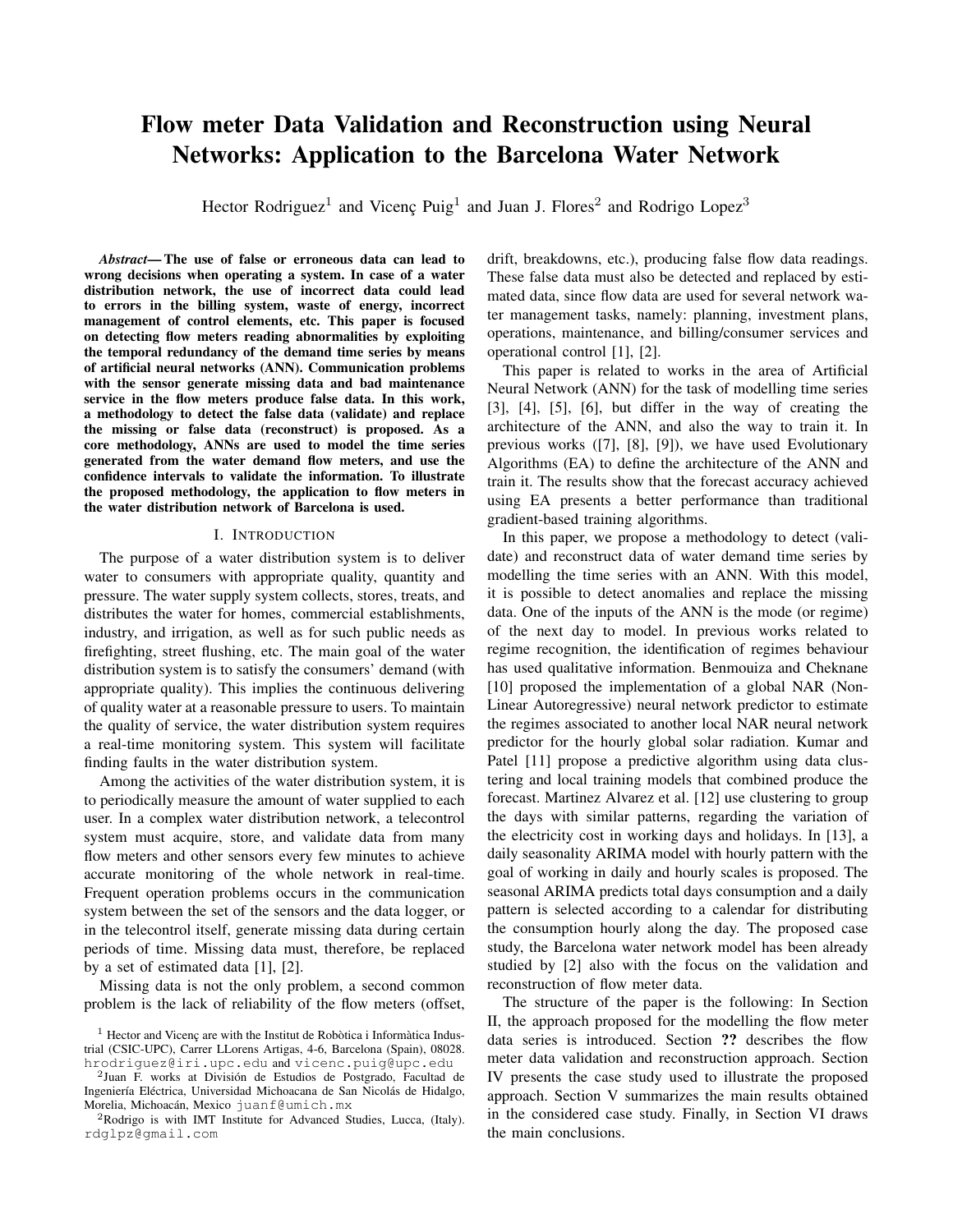# II. MODELLING THE TIME SERIES

# A. Background

Modelling a water demand time series is not something new, since water is one of the most basic non renewable natural resources to sustain life and ecosystems. The development of new forecasting models and strategies are strongly related to multidisciplinary novel research, mainly in physics, computing, and statistics.

In the literature regarding modelling time series (e.g. [14],  $[15]$ , we found that there is a strong effort on finding the best way to decompose time series in several simpler time series to better fit an accurate model. This is not an easy task since in many real cases there is not an available model that describes the dynamic fluctuation of the data. In the early successful stage in statistics the *divide and conquer* strategy has been used. For example, the decomposition on different basic components that might explain the general dynamics of the time series, such as trend, seasonal, random, and cyclical components that are integrated in the ARIMA methodology  $[16]$ ,  $[17]$ .

Nowadays, with the growing of computational resources and the development of machine learning and pattern recognition algorithms (e.g.  $[18]$ ,  $[19]$ ,  $[20]$ ), it is possible to model more complex time series. There are practical cases where the single linear modeling approach is not enough for systems that present different behaviors along time [10], [11],  $[12]$ ,  $[13]$ . These behavior changes might be produced by changes on dynamical regimes. Although the multi-modeling approach was born with the analysis of partially known real systems, the same ideas can be adopted for time series modelling where there is no knowledge about the system behind the dynamics. That is the case of water demand time series.

Regarding the water demand, different methodologies for modelling have been explored. In particular, revising the literature, several methodologies (e.g. based on Box Jenkins, ANNs, Holt-Winters, ARIMA, etc.) that deal with this problem  $[21]$ ,  $[22]$ ,  $[13]$ ,  $[23]$  already were satisfactorily applied.

# B. Proposed approach

Recent research activities in ANNs have shown that they have powerful pattern classification and pattern recognition capabilities. Inspired by biological systems, particularly by research into the human brain, ANNs are able to learn and generalise from experience. Currently, ANNs are used for a wide variety of tasks in many different fields of business, industry, and science [24].

One major application area of ANNs is forecasting (modelling time series). ANNs provide an attractive alternative tool for both forecasting researchers and practitioners. Several distinguishing features of ANNs make them valuable and attractive for a forecasting task [24].

Determination of the optimal number of hidden neurons is a crucial issue. If the hidden layer is too small, the network can not possess sufficient information processing power, and thus yields inaccurate forecasting results. On the other hand, if it is too large, the training process will be very long.

Given a time series, we need to provide a neural model capable of producing an acceptable model that fits with the behavior of the time series. The ANN architecture used for this task is a Multi-Layer Perceptron (MLP). A MLP as a universal approximator, can learn any function given, as long as it has enough neurons in the hidden layer. That fact allows the network to capture the different forms of the function to be modelled. The network used in this work is a three layer MLP network. The past observations of the time serie are used as input of the ANN. The hidden layer has  $m$  neurons, and the output layer corresponds to the forecast  $(\hat{y}_{t+1})$ , and the sigmoid function as the activation function. The ANN that forecast  $\hat{y}_{t+i}$  is defined as:

$$
\hat{y}_{t+1} = f_1(\sum_{i}^{n} w_i x_i)
$$
\n
$$
x_i = f_2(\sum_{i}^{h} w_{ij} y_{t-j})
$$
\n(1)

where  $f_1$  and  $f_2$  are the activation functions, and w are the coefficients or the weight connections.

An example of this kind of architecture is depicted in Figure 1. The proposed network has  $k$  inputs, which are selected from the  $k$  previous measurements, plus the next mode. It is understood as next mode, the estimation of the next day qualitative behavior (e.g. labor day or holiday). It has  $m$  neurons in the hidden layer, one output (the corresponding hour prediction  $(\hat{y}_{t+1})$ , and the sigmoid function as the activation function.



Fig. 1. MLP architecture with  $k+1$  past observations plus the next mode, m hidden neurons in the hidden layer and one output  $(\hat{y}_{t+1})$ .

## C. Regimes

Time series can present different dynamic behaviors that cannot be fitted with a single model. These different behaviors might be considered as changes of regimes that might be unknown. Examples of this kind of behaviors are found in natural processes, such as temperature, solar radiation, wind speed, etc., where the behavior changes according to some rules. The behavior in these cases is different during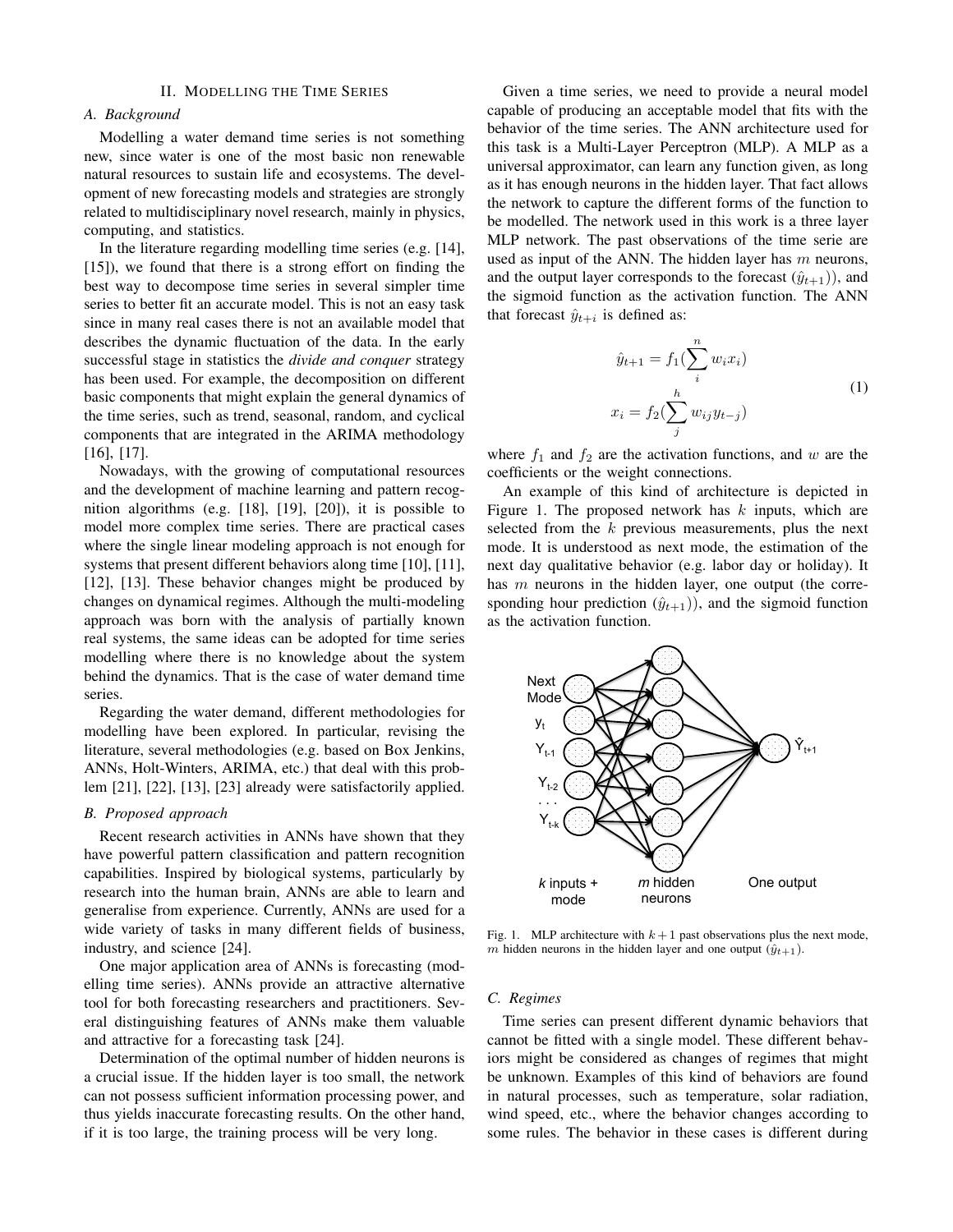the winter than during the summer, but regular in its own season. Also, behavioral changes can be found in time series corresponding to human activities such as water demand, electricity consumption, etc. In those cases the behavior of the series is reflected according to human activities (i.e. holiday or working days). Each behavior can be represented by a regime that is characterized by a qualitative behavior.

In  $[25]$ , to predict the time series water consumption, it is decomposed in two kinds of time series: a quantitative and qualitative one. A quantitative time series that represents the total consumption of water corresponding to every day is considered. The qualitative time series represents the sequence of distribution patterns (corresponding to working and holy days) called modes to be used to distribute the predicted amount of water. The training requirements for both time series are different and consequently several kind of algorithms can be used. The mode defined in this work is used as an input to the ANN.

# D. Training Process

For the training process, taking into account the results obtained in previous works ([7], [8], [9]) where we tested traditional methods (gradient-based [26]) versus evolutionary computation, we use Genetic Algorithms (GA) to define the architecture of the net and the training process for finding the best structure and weights of the ANN.

GA is an optimisation technique inspired on Darwin's principle of evolution. That is, it mimics a simplistic version of the process of biological evolution, which consists of creating a population of individuals, where each individual represents a prospective solution of the problem being solved. GA modifies this population using genetic operators: selection, mutation, recombination, etc. This stage, called a generation, repeats until a termination criterion is met. At the end of the process, the best individual (e.g. the one with best fit) found during the evolution is returned as the solution of the problem.

Determining the best ANN architecture for forecasting is an optimization problem; we use GA to find the optimal ANN architecture and its weights. The function to minimise is:

$$
min(MSE) = \sum_{k}^{N} (y_k - \hat{y}_k)^2
$$
 (2)

where  $y_k$  is the real data,  $\hat{y}_k$  is the estimate data, N is the number of points in the training set, and  $MSE$  (Mean Square Error) is the function to minimise.

GA defines the architecture of the ANN and the weights of the neurons connections. Each individual (the chromosome) is defined as a vector of real numbers. The vector is coded in three parts. The first part of the vector defines the architecture of the net  $(n$  and  $h$  of Equation 1). This part is a a vector of two elements: the first element is coded and defines the number of previous measurements to use as an input  $(n)$ , and the second element, also coded, defines the number of neurons in the hidden layer  $(h)$ . The second and third part

of the vector corresponds to the weights connections from the input neurons to the neurons in the hidden layer (second part); its size is  $(n+1)*h$  (*n* is the number of inputs, *h* is the number of neurons in the hidden layer). And the third part corresponds to the weights from the neurons in the hidden layer to the output layer (third part) its size is  $h$ . Figure 2 shows the structure of the chromosome.



Fig. 2. The chromosome of the ANN represented as a vector of reals. The first two positions of the vector defines the structure of the net, and the following data corresponds to the weights connections.

As mention before, the first part defines the architecture of the ANN. In this part, the two elements are coded in real format, but they represent an integer number as follows

$$
I = Integer(LimMax * realData)
$$
 (3)

where  $LimMax$  is the largest possible number defining the boundary of the architecture. We have one  $LimMax$ to define the number of inputs, and another one to define the number of neurons in the hidden layer.  $I$  is an integer number between zero and  $LimMax$ ;  $realData$  is the value contained in the vector of reals, and the function *Integer* returns the integer part of the product of  $LimMax$  and realData.

#### **III. DATA VALIDATION AND RECONSTRUCTION**

To validate and reconstruct the data from the flow meter sensors of the distribution network, first we need to model the behavior of the corresponding time series. To model the water demand time series, as explained before we use an ANN. With the model of the time series, it is possible to start the process of validation and reconstruction of data. The process starts from the acquisition of data, and ends until they are stored in the operational database.

The information from flow meter is sent to the telecontrol center. If system does not receive the data, the process of reconstruction is started. If the data is received, the data goes to a validation process. If the data is out of the boundary of a valid range, the data is discarded and the process of reconstruction is started. After this processes the data are stored in the operational database. Figure 3 shows the flow of the validation process and reconstruction of information.

The validation process verify if the data is between a valid boundary. The valid boundary is defined by the model obtained with the ANN. The model produces an estimation, and with statistical methods a valid threshold can be determined. In this case, to quantify the model uncertainty, we use the confidence interval assuming that error follows normal distribution as follows:

$$
\bar{x} - 1.96 \frac{\sigma}{\sqrt{N}} < \mu < \bar{x} + 1.96 \frac{\sigma}{\sqrt{N}} \tag{4}
$$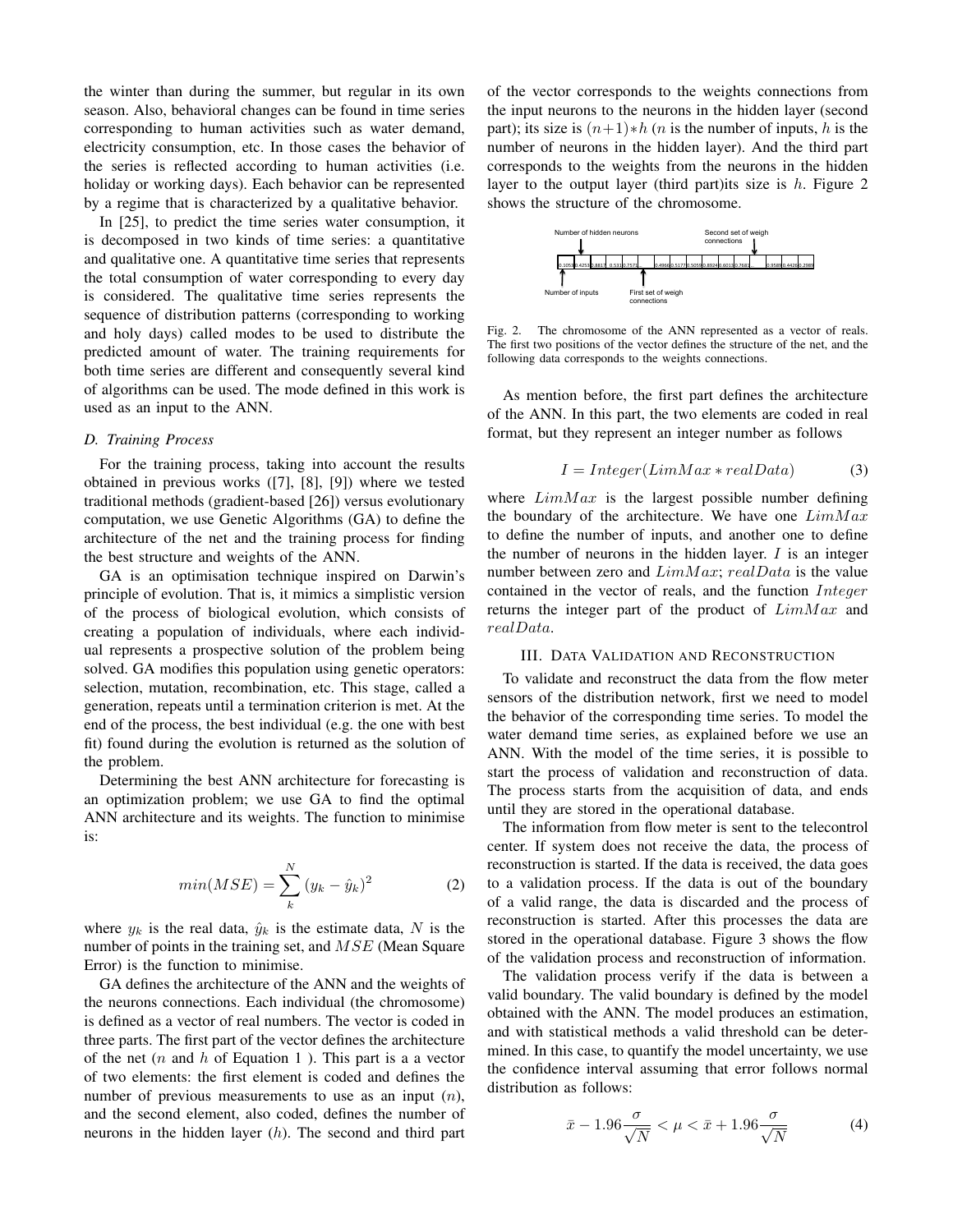

Fig. 3. Validation and reconstruction process of the flow meter data sensor.

where  $\mu$  is interval with a 95% confidence,  $\bar{x}$  is the mean of the error,  $\sigma$  is the standard deviation, and N is length of the population. The valid range is defined as:

$$
y(k) \in \left[\tilde{u}_{sup}, \tilde{u}_{inf}\right] \tag{5}
$$

where  $\tilde{u}_{sup} = \bar{x} - 1.96 \frac{\sigma}{\sqrt{N}}$  and  $\tilde{u}_{inf} = \bar{x} + 1.96 \frac{\sigma}{\sqrt{N}}$ .

In the data reconstruction process, the ANN model is already defined (trained). According to the architecture of the ANN,  $n$  last observations are selected, and the estimation can be carried out. This estimation is sent to the operational database.

## **IV. CASE STUDY**

The Barcelona network is managed by the company Aguas de Barcelona (AGBAR) [27]. This company does not only supply water to Barcelona city, but also to the metropolitan area. The network supplies 23 Municipalities in a 424  $km^2$ area with 4,645 km of pipes in order to meet about 3 million people water demand.

The sources of water are the rivers Ter and Llobregat that are regulated at the head by some dams with an overall capacity of 600  $hm^3$ . There are four drinking water treatment plants which treat the underground flows. Also, there are several underground sources (wells) that can provide water through pumping stations.

The different water sources currently provide a flow of around 7  $m^3/s$ . Currently, a desalter plant has just been put in production with a capacity of 60  $hm^3/year$ . This plant is located at the end of the Llobregat river and produces drinking water by treating the sea water through a desalinization process. This plant will become of prime importance especially in drought periods, helping to maintain the water supply.

The complete transport network contains: 63 storage tanks, 3 surface sources and 7 underground sources, 79 pumps, 50 valves, 18 nodes, and 88 demand sectors. The network is controlled through a SCADA system with sampling periods of 1 hour. For the predictive control scheme a prediction horizon of 24 hr is chosen. This record is updated at each time interval.

Due to the geographical topology of Barcelona and its surroundings, the water network supply in the metropolitan area is structured in pressure flows. Indeed, the topology of Barcelona, with a big difference in height between the sea level and the highest point to be supplied that is about 500  $m$ above the sea level makes it necessary to homogenise the pressure by intermediate tanks and pumping stations.

The water supply system responds to changes in network topology (e.g. ruptures), typical daily profiles, as well as major changes in water demand, etc. The demand varies hourly, following a pattern that repeats every day. There are slight changes during weekends; additionally, there are changes in demand between winter and summer.

# V. RESULTS

The considered water demand flow meter sensor is named  $p10025$  of Barcelona water distribution network. The time serie of this sensor of one month in hourly scale is depicted in the Figure 4.



Fig. 4. The time serie of the sensor p10025 of one moth in hourly scale.

The first step is to model the dynamic behaviour of water demand by using an ANN. We use GA to learn the best ANN architecture. The parameters used to perform the experiments performed are shown in Table I. After the process of defining the best architecture of the net and the training process, an ANN capable of model the behavior of the time series is obtained. Figure 5 shows the results of the modelling process, by plotting the real data versus the prediction data resulted form the obtained ANN model using the GA optimization process.

The telecontrol system manages the information received from the flow meter sensor. If the system do not receive any data because problems with communications or the sensor; it starts the process of reconstruction. An example of this case is presented in the Figure 6 where a bar diagram is presented. Each bar represents the magnitude of each time interval. From the diagram we observe some gaps that correspond to the missing information.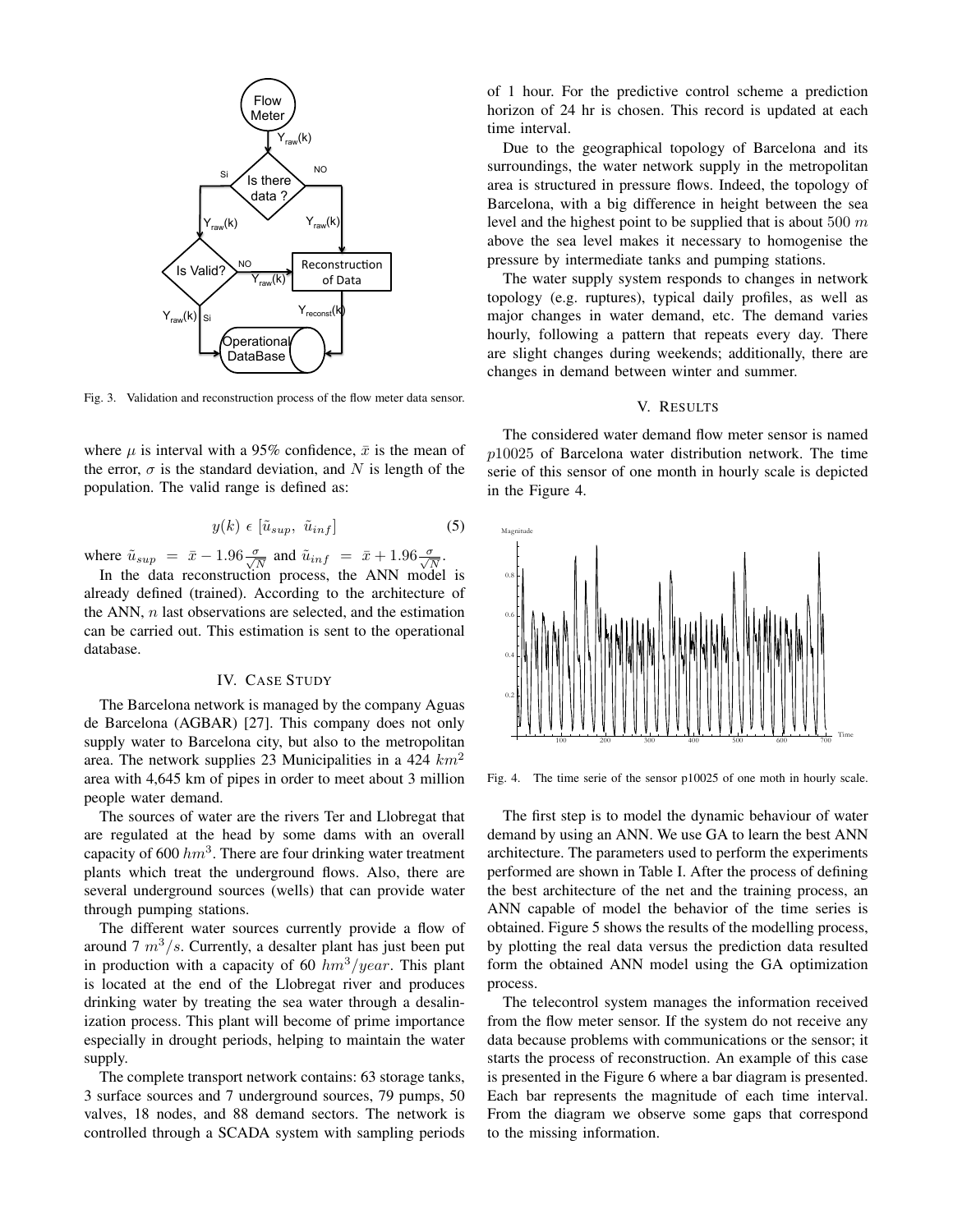

Fig. 5. Real versus predicted demand using the ANN obtained using the GA optimisation process.

**TABLE I** 

| Concept                         | Value |
|---------------------------------|-------|
| Length of data                  | 720   |
| Length of the validation set    | 216   |
| inputs of the ANN               | 35    |
| neurons in the hidden layer     | 28    |
| Individual mutation probability | 35%   |
| Gen mutation probability        | 0.05% |
| Crossover probability           | 70%   |

To deal with this problem, the system uses the reconstruction process to replace the missing data. Reconstruction process uses the ANN model to obtain the prediction of the missing information. The model already trained uses a past information and produce the prediction. Figure 7 shows the result after applying the reconstruction process to the missing data shown in Figure 6.

A second problem is the false data produced by problems in the flow meters. Once the tele-control system has received the data, the system validates them. If its out of the boundary (5), a false data is detected. Then, the system starts the reconstruction process (explained before). And, after the reconstruction, the data is inserted in the operational database. The boundary (confidence intervals) of this problem are presented in Figure 8. In this figure, there are four lines, the black continuous one represents the real data; the dotted one represents the prediction produced by the ANN model and the two thinner dotted ones represent the valid boundary of the model.

An example of false data produced by a flow meter is depicted in the Figure 9. From this figure, two points leave the boundary of the CIs, these two anomalous measurements are replaced by reconstruction process.

# VI. CONCLUSIONS

In this paper, we have presented a methodology to detect abnormalities in the flow meter reading, as missing data or false data. We model the time series dynamics with an ANN, where its architecture and learning process is based on solving an optimisation process using GA. The missing data



Missing data replaced by the reconstruction process. The grey Fig.  $7$ . bars represent the real data magnitude and the the red ones represent the reconstructed data.

are replaced by data obtained from the ANN model, and the false data are detected if it leaves the boundary defined by the CIs associated to the ANN model. Detection and correction of false data could avoid the water distribution company problems in the billing process, or the operational process, just to mention some examples. The proposed approach has satisfactorily assessed using some flow meters of the Barcelona water distribution network.

#### **ACKNOWLEDGMENT**

The present work has been developed while Hector Rodriguez was on an postdoctoral position at Universidad Politonica de Catalua under a posdoctoral grant supported by CONACYT. He thanks the CSIC-UPC (Institut de Robtica i Informtica Industrial) for all the resources and accommodations that made his visit at the University possible.

#### **REFERENCES**

- [1] V. Puig, M. Witczak, F. Nejjari, J. Quevedo, J. Korbicz, A gmdh neural network-based approach to passive robust fault detection using a constraint satisfaction backward test, Engineering Applications of Artificial Intelligence 20 (7) (2007) 886-897.
- [2] J. Quevedo, V. Puig, G. Cembrano, J. Blanch, J. Aguilar, D. Saporta, G. Benito, M. Hedo, A. Molina, Validation and reconstruction of flow meter data in the barcelona water distribution network, Control Engineering Practice 18 (6) (2010) 640–651.
- [3] J. Liu, H. H. Savenije, J. Xu, Forecast of water demand in weinan city in china using wdf-ann model, Physics and Chemistry of the Earth, Parts A/B/C 28 (4?5) (2003)  $219 - 224$ , water Resources Assessment for catchment management. doi:http://dx.doi.org/10.1016/S1474-7065(03)00026-3.